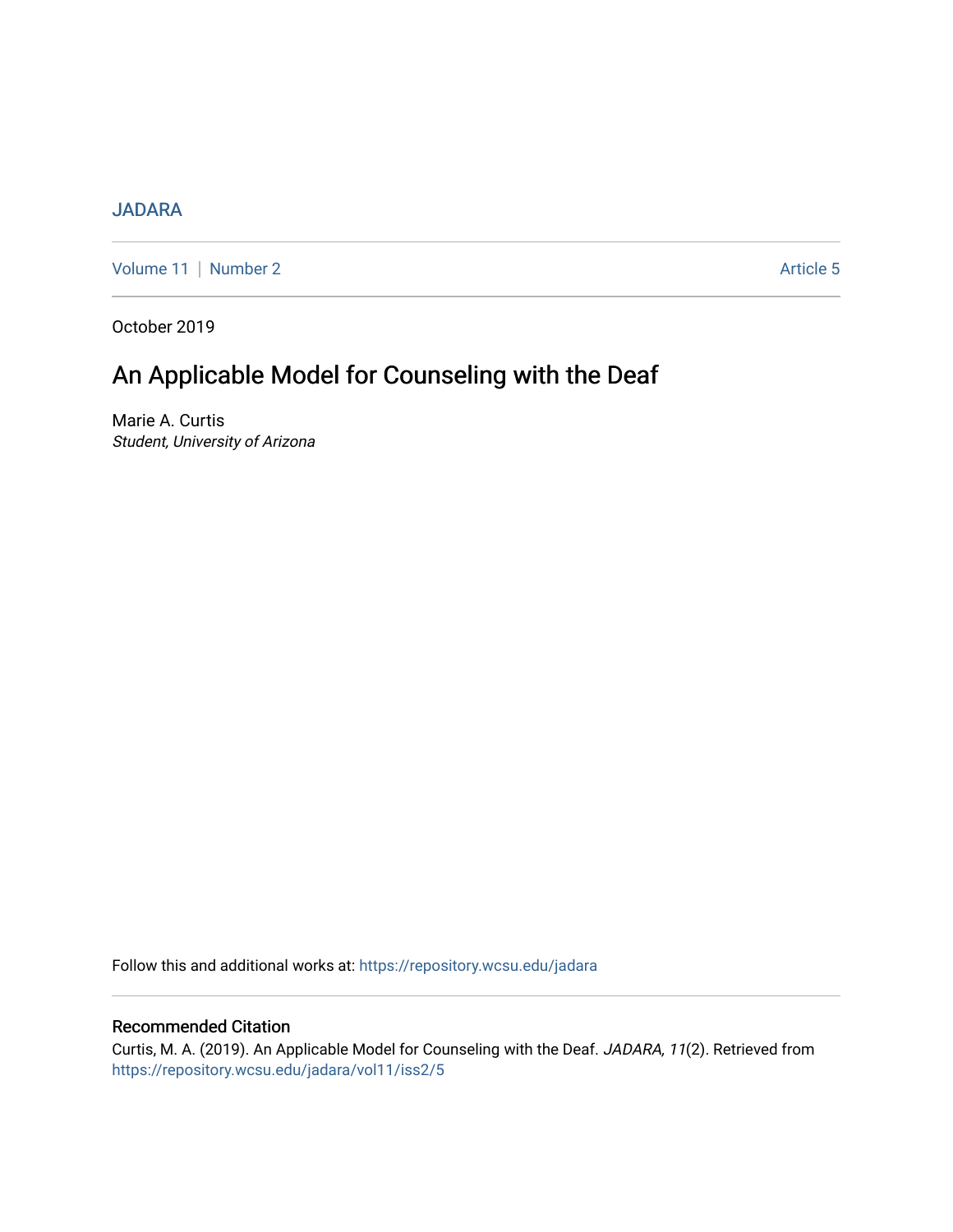Marie A. Curtis

Stewart (1971) postulated that the nature and principles of counseling with deaf people were no different from those that characterize counseling with other people. The difference that exists lies in their implementation. In agreement with Stewart, this writer has found the following counseling model, with some variation in implementation, to be an applicable one for counseling with deaf people.

Effective communication is, of course, of paramount importance in counseling with the deaf and this, in turn, is contingent upon both the counselor's and the client's ability to express himself and the degree to which each is understood by the other. This counseling model stresses the importance of effective communication.

The counseling model discussed here was presented by George M. Gazda in his text Human Relations Development: A Manual for Educa tors. Gazda does, however, give credit for the model in its present form to Robert Carkhuff, and Carkhuff, in turn, based his counseling model on a foimdation set forth by Carl Rogers in his client-centered theory of coun seling.

#### Model Structure and Process

The counseling model has three goals which are attainable by passing through two phases which embody eight counseling dimensions. As outlined by Carkhuff (1971) the three goals of counseling are the facilitation

Ms. Curtis is a student at the University of Arizona.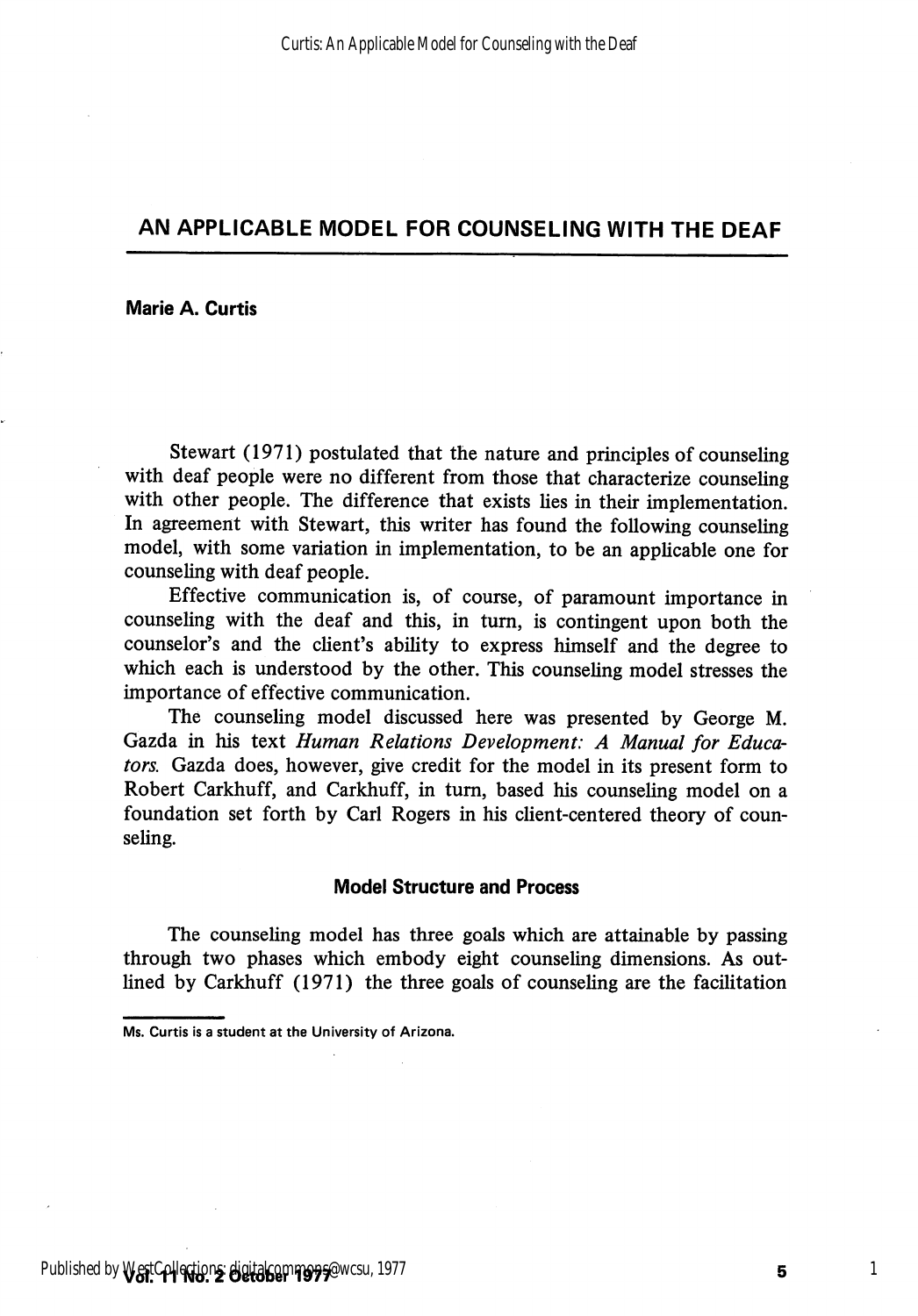of (a) client self-exploration, (b) client understanding, and (c) client ac tion. The two phases as identified by Gazda (1973) are the facilitation and initiative phases, and the eight counseling dimensions identified by Carkhuff and Berenson (1967) are empathy, respect, warmth, concreteness, genuineness, self-disclosure, confrontation, and immediacy.

The counseling process goals are based on beliefs that the counselor's full comprehension of the client's problem is a prerequisite to his ability to assist the client with it, and, likewise, the client's understanding of his problem and its ramifications is a prerequisite to his participation in its solution. Further, when the client is assisted in the exploration of his problem in depth, he is likely to understand it and himself better. Lastly, the most difficult phase of problem-solving, the counselor and the client together can produce a plan of action which will lead to the resolution of the problem.

The two phases of the counseling model encompass initially establish ing a relationship with the client (facilitation phase) and then planning action toward problem resolution (initiative phase). The establishment of a relationship may be accomplished through verbal or nonverbal expression, direct physical action, or a combination of these modes depending upon the client's level of functioning. The counselor suspends acting on his judge ments about the client and earns the right to risk conditionality during the initial phase. The action phase involves making difficult decisions and doing hard work. It is the test of whether the counselor is actually able to assist the client by beheving in both his own and his client's ability to devise a plan of action and follow through with it. This plan of action must lead to the successful resolution of the client's problem as well as provide him with a tool for solving future problems. It is doubtful that the counselor can be of much assistance to the client if he, himself, has not resolved the specific issue presented by his client.

The counseling dimensions of importance in initially establishing a relationship are empathy, respect, and warmth. Empathy may be defined as in-depth understanding; respect may be defined as belief in; and warmth may be defined as caring. Empathy appears to be the most essential dimension in the counseling process according to Carkhuff (1969a). The counselor will not be able to help his client if he does not first understand the client and his problem. Likewise, the counselor can not help his client if he has no belief in the client's ability to solve his own problems. Respect develops as the counselor learns more about the client's uniqueness and abilities. Closely related to empathy and respect is warmth. Caring is the consequence of knowing or understanding and having faith in or respecting others. It is doubtful that a counselor will be able to help a client if he does not care for the client. The counselor is significantly involved in the counseling process. Warmth is communicated primarily nonverbally. Responding with empathy, respect, and warmth leads to increased client self-exploration.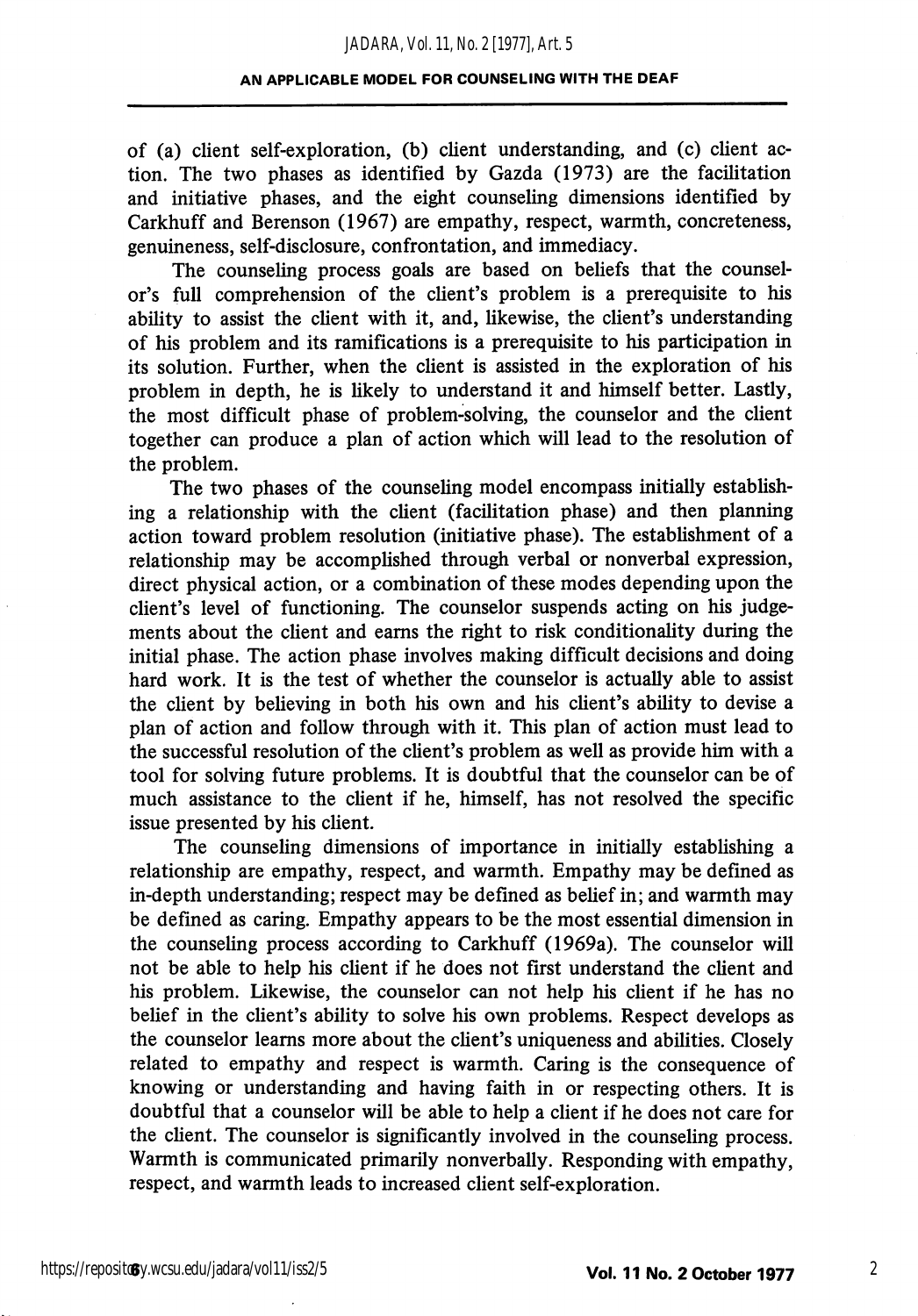When the client appears to have reached a plateau in his self-exploration, new dimensions are implemented to encourage the client to risk greater selfexploration. The dimensions of concreteness, genuineness, and self-disclosure are then added. The implementation of these dimensions introduces some degree of threat to the client. When the counselor presses for more specifi city on the part of the client, when he models genuineness for the client, or when he self-discloses encouraging greater intimacy in the relationship, he increases the threat-level for the client. These dimensions are both facilitative by encouraging greater exploration and action-oriented by promoting prob lem-solving or planning.

Concreteness may be defined as the client's ability to specify or accur ately label his feelings and experiences. The counselor models concreteness by initially being as specific as the client is and then by being more specific than the client. If the counselor's timing is correct, the client will achieve greater understanding.

Genuineness may be defined as the ability of the counselor to be real or honest with the client. His verbalizations are congruent with his inner feelings. Whether the counselor's genuineness is useful to the client will often depend on the counselor's ability to time his level of honesty so as to lead to greater trust and understanding. Timing is important and caution should be exercised in implementing this counseling dimension.

Self-disclosure by the counselor can lead to greater closeness between the client and the counselor if what is disclosed is appropriate or relevant to the client's concern.

The last two counseling dimensions of confrontation and immediacy are primarily action dimensions. Confrontation or emphasizing action can not be done until the relationship has been established, that is, until the counselor earns the right to confront. Confrontation is an important action dimension, and it can be very useful when the client knows from previous interaction with the counselor that the counselor is concerned about his welfare and cares enough to risk the relationship by being honest with him. Confrontation repeatedly is concerned with a descrepancy between what the client has been saying about himself and, in reality, what he has been doing. The immediacy dimension is often related to confrontation. Immediacy refers to what is actually taking place between the counselor and the client. It deals with the reality of the situation in the here and now. When the coun selor appropriately uses the immediacy dimension, the client can gain greater understanding of himself and of how he affects others. Timing is important in the implementation of this counseling dimension to assure productive use by the client.

Many and varied are the courses of action that may be devised for the client to assist him in achieving his goals or to provide him with some direction. The client's intellectual, physical, or emotional aspects or a combination of these may be encompassed in such a plan of action.

 $\overline{\mathbf{z}}$ 

3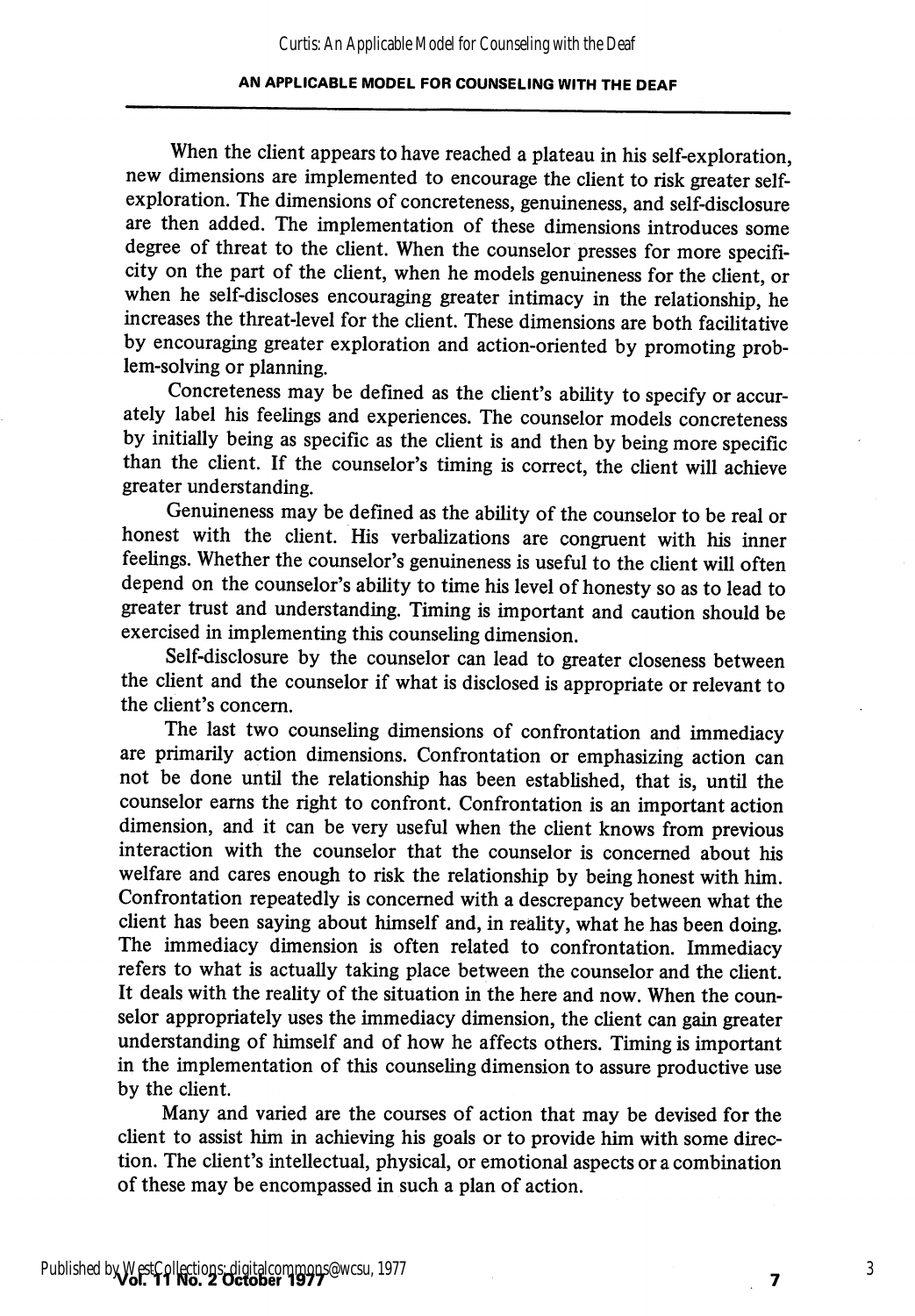#### **Discussion**

The three counseling goals of facilitating client self-exploration, client self-understanding, and client action are certainly achieveable goals in counseling with deaf clients.

The establishment of a relationship between a hearing counselor and a deaf client in the first phase of the counseling model may require more time than it would if both the client and the counselor were hearing or deaf. Trusting a hearing counselor or risk-taking does not come easily to the deaf client. Communication of empathy and respect may be done through sign language and the communication of warmth is primarily nonverbal..

In the latter part of the first phase serious difficulties may arise when the three counseling dimensions of concreteness, genuineness, and selfdisclosure are implemented if the relationship between the client and the counselor has not been firmly established, due to the degree of threat that the deaf client experiences. The fact that the counselor does model specific counseling dimensions creates a situation which is especially beneficial to a deaf client. Specificity, genuineness and self-disclosure all may be difficult tasks for a deaf client.

The action phase of the counseling model may be heavily weighted toward the counselor due to a lack of knowledge and/or experiences on the part of many deaf clients, but the responsibility for action may be appropriately placed on the deaf client. Confrontation should be cautiously utilized even though a deaf client may not find confrontation as threatening as a hearing client due to the frequency with which he is confronted in his daily endeavors. That is, he experiences and deals with many descrepancies which are situationally originated. The immediacy dimension may be the most difficult one for some deaf clients functioning on a more literal cognitive level to comprehend.

Because the counseling model is humanistic in its approach, it is applicable to deaf clients of normal intelligence regardless of their English verbal levels. The ability of the client to think abstractly is not a prerequisite to the utilization of this model as it is with many other counseling models.

The emphasis on discrimination skills (facilitation phase) and commun ication skills (action phase) by Carkhuff (1969 a,b) and, similarly, perceiving and responding skills by Gazda (1973) places responsibihty on the counselor to "tune-in" to many deaf client's natural inclination to perceive and respond nonverbally.

The counseling model is didactic, experiential, and growth facilitating, which is a most effective way of assisting a deaf client in his personal/social development and adjustment.